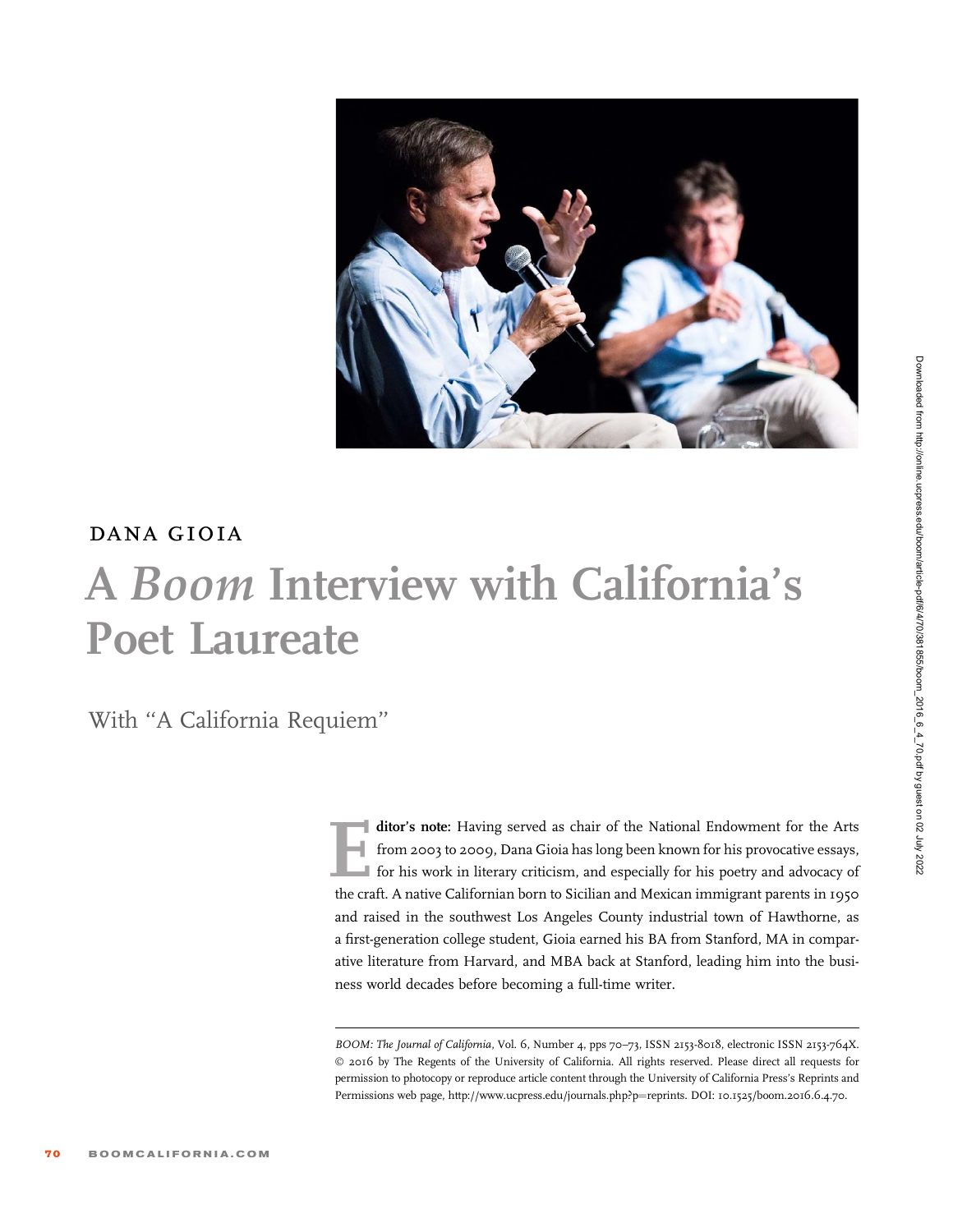With a seemingly ever-growing emphasis on STEM (science, technology, engineering, and mathematics) education in contemporary K-12 learning and in universities, a natural tendency has been to dismiss the arts and humanities as less important. This is as true in California as anywhere. And yet, as big questions remain and loom ever larger for California and its people, so does the importance of the arts and humanities for learning, for critical thinking, and for engagement with wider societal concerns. Consistent with California's rich literary tradition, Gioia has contributed in many ways, with California Poetry: From the Gold Rush to the Present (Heyday), The Misread City (Red Hen), his essay "Fallen Western Star," and in poems from his many collections including Pity the Beautiful (Graywolf) and 99 Poems (Graywolf). Together with his essays, Gioia takes up the task of the poet, for whom California reserves a special place.

While the title of State Poet Laureate has been held by California poets for over a century, the position became official in 2001 and is overseen by the California Arts Council, which conducts an intense nomination process, after which the governor chooses the poet laureate from three top candidates; then the appointee must be confirmed by the California State Senate. On 4 December 2015, Governor Edmund G. Brown, Jr. appointed Dana Gioia to this role. What follows is Gioia's accounting of his work as California Poet Laureate, originally delivered to the California Senate Rules Committee and here revised with new questions for our Boom readers.

Boom: You are California's tenth poet laureate, serving a two-year governor-appointment. California has changed a lot over the years, as has the dynamic makeup of our state. What do you hope to accomplish in this role?

Gioia: My goal as state poet laureate is to bring the power of poetry and literature to as many people and communities as possible across California. I especially want to reach people and places outside the major metropolitan areas. The state poet laureate should serve the whole state. For that reason, I have set the goal of visiting every county in California. Reaching all fifty-eight counties in two years perhaps may be too ambitious, but it seems the right target. With proper planning and the active partnership of county libraries and art councils, that goal should be achievable. I will give it my best effort.

Boom: What are your plans to reach diverse regions and people in the state?

Gioia: I want to reach all California. Our state is so large and varied that one needs to be systematic in covering the vast territory and meeting the diverse populations. That is why I have chosen the approach of trying to visit as many counties as possible. Of course, it will also be necessary to do multiple events in the metropolitan areas to reach different audiences. This second goal is easier since so many invitations come from urban areas. The key is to focus on invitations that reach different communities.

Boom: Why is poetry significant, and why does it matter in today's society?

Gioia: Poetry is our most concise, expressive, and memorable way of using words to describe our existence. Poems awaken the imagination and memory to make us more alert to life. On both an individual and communal level, poems provide the language, ideas, and images to help us understand ourselves, our society, and the world. That is why poems are so often used to great effect at public occasions. They give people the words to articulate what they experience and feel. That is also why poetry has always been used in education. It not only develops a student's mastery of language; it also enhances creativity, empathy, and emotional self-awareness.

Boom: One of the functions of the California Poet Laureate, as with the United States Poet Laureate, is to create a cultural project during the appointment. Could you briefly describe your cultural project? How has it come to and involved artistically underserved communities?

Gioia: My project has been to participate in at least one cultural event in every county in California—with a focus on creating a free event at each county's public library. This approach is necessarily simple and flexible, then, and the events are either primarily literary or combine several arts, including poetry. In both cases, I have and will continue to involve local students, writers, musicians, and artists in each visit. I have already had local Poetry Out Loud high school champions participate in my public presentations and will continue to do so. By trying to visit every county, my public service, by definition, focuses on underserved communities.

Boom: You teach in the university, but how does poetry become accessible rather than a mere academic pursuit for cultural elites?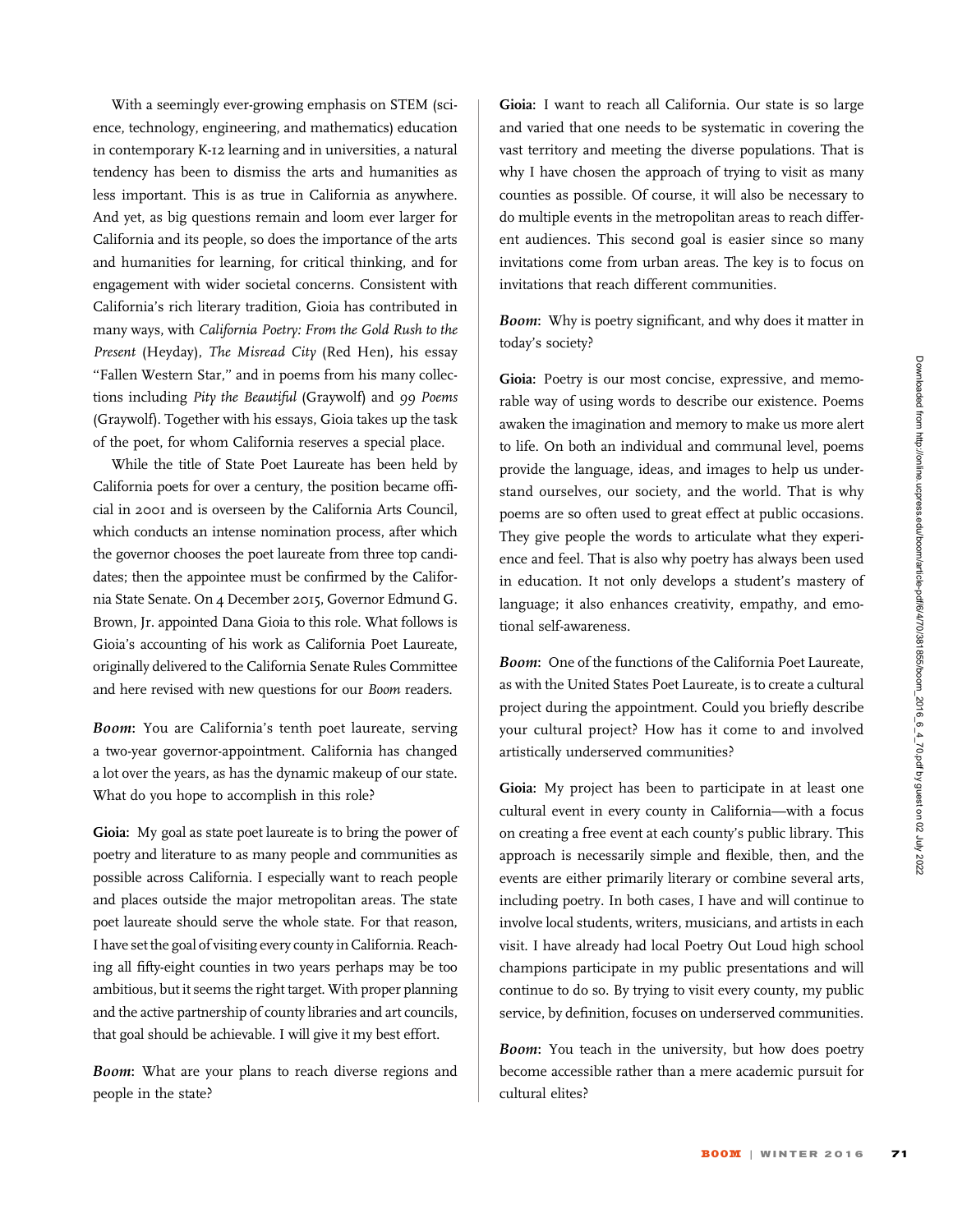

Photograph by Matt Gush.

Gioia: I have spent most of my working life outside the university—in business, government, and journalism. I believe the pleasures and enlightenment of poetry are open to most people, not simply to an academic elite. Although I take myself seriously as an artist, I don't see much point writing in ways that exclude the average intelligent person. Art without an audience is a diminished thing. This is one reason why I have been and plan to continue working with local civic institutions, especially libraries and art centers local venues that are open to everyone. They are the best avenues to reach a broad and diverse audience. Mixing poetry with music and the other arts also makes events more accessible to the average person.

Boom: How do you see poetry connecting to the minds of individuals in leadership and innovation throughout California, in both public and private sectors?

Gioia: I have been and will continue to be open to invitations to meet and speak with leaders in both the public and private sectors. I have both held and have scheduled several talks at statewide or regional gatherings for librarians and high school teachers, with one for county officials. I also believe that our state finals for Poetry Out Loud in the Capitol building allows our elected representatives a chance to

see the transformative power of poetry programs in the lives of students in their districts.

Boom: Do you plan to collaborate with your predecessor, Juan Felipe Herrera, now the US Poet Laureate, or the State Librarian of California Greg Lucas, or any other government group?

Gioia: It is impossible for me to be an effective state poet laureate unless I collaborate with arts councils, libraries, schools, parks, museums, and city book festivals. As chairman of the National Endowment for the Arts, I learned how much could be accomplished through partnerships. I consider myself a member of the State Arts Council team, and I involve them in everything I do. I am currently working with Greg Lucas to find an effective way of partnering with county libraries to help reach my goals. His support is essential to my success. As for the US Poet Laureate, I have also already done two public events—in Sacramento and Los Angeles—with Juan Felipe Herrera and have an invitation out to him for a third event in partnership with State Parks.

Boom: Who among our California poets do you believe have had the greatest influence in California?

Gioia: California has an extraordinary poetic tradition. When I led an editorial team to create the anthology